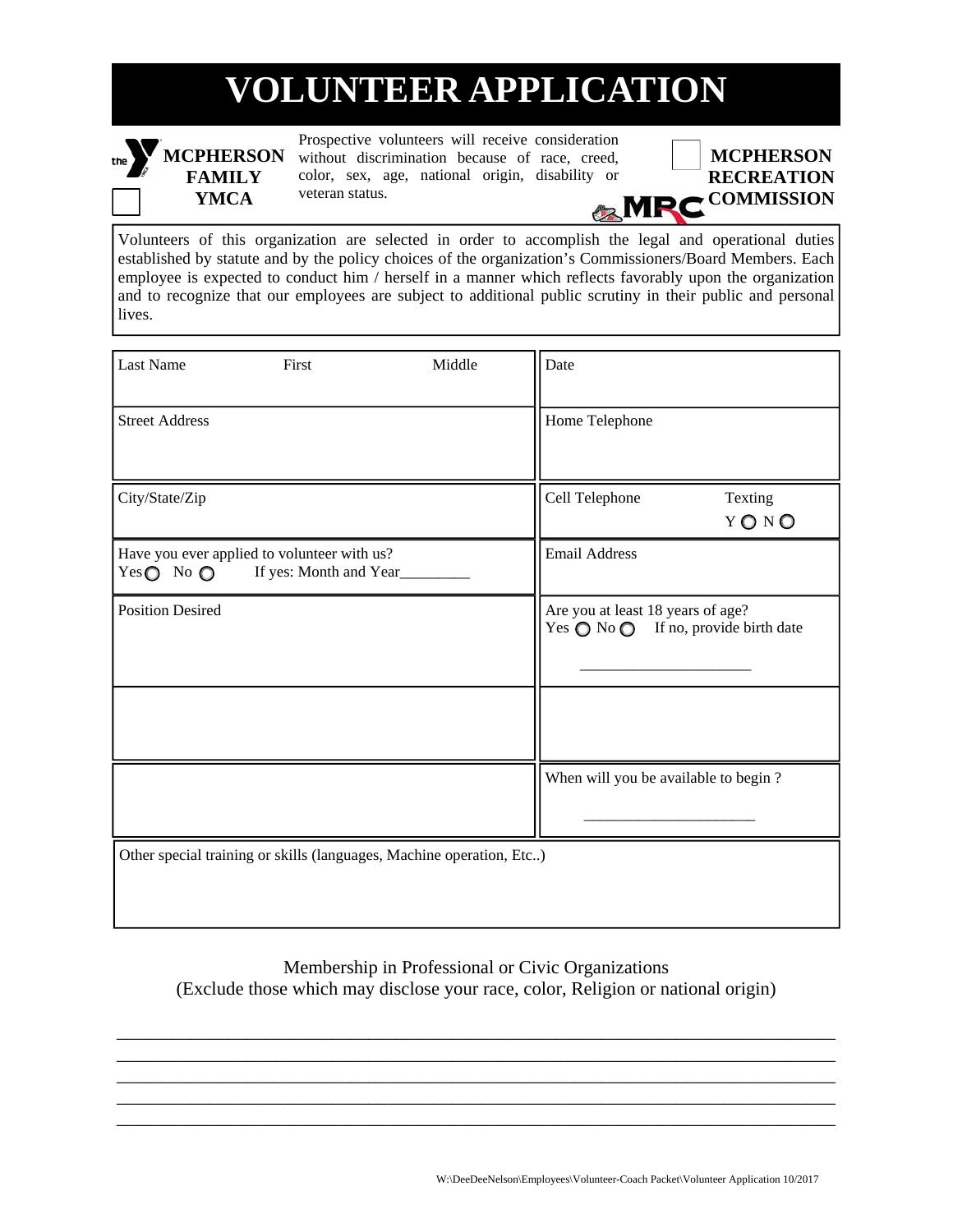## **VOLUNTEER/EMPLOYMENT HISTORY**

Please give accurate, complete full-time and part-time employment record. Start with your present or most recent employer or volunteer work

| <b>Company Name</b>                                                                                         |  | Telephone                                       |  |
|-------------------------------------------------------------------------------------------------------------|--|-------------------------------------------------|--|
| <b>Address</b>                                                                                              |  | Employed - (State month and Year)<br>From<br>To |  |
| Name of Supervisor                                                                                          |  | Weekly pay<br><b>Start</b><br>Last              |  |
| State Job Title and Describe your work:                                                                     |  | Reason for Leaving:                             |  |
| <b>Company Name</b>                                                                                         |  | Telephone                                       |  |
| <b>Address</b>                                                                                              |  | Employed - (State month and Year)<br>From<br>To |  |
| Name of Supervisor                                                                                          |  | Weekly pay<br><b>Start</b><br>Last              |  |
| State Job Title and Describe your work:                                                                     |  | Reason for Leaving:                             |  |
| <b>Company Name</b>                                                                                         |  | Telephone                                       |  |
| <b>Address</b>                                                                                              |  | Employed - (State month and Year)<br>From<br>To |  |
| Name of Supervisor                                                                                          |  | Weekly pay<br><b>Start</b><br>Last              |  |
| State Job Title and Describe your work:                                                                     |  | Reason for Leaving:                             |  |
| WE MAY CONTACT THE<br><b>EMPLOYERS LISTED UNLESS</b><br>YOU INDICATE THOSE YOU DO<br>NOT WANT US TO CONTACT |  | DO NOT CONTACT                                  |  |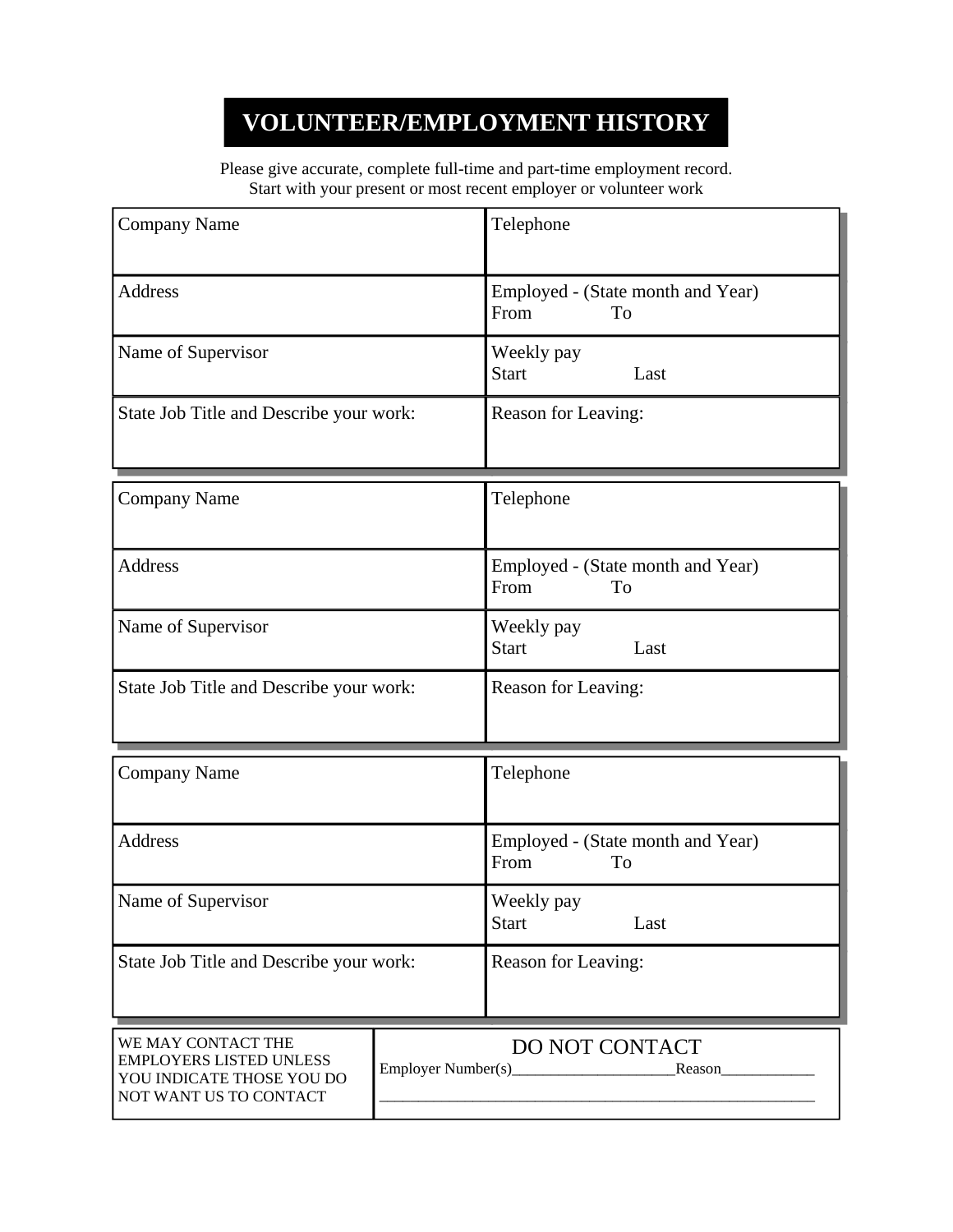## **EDUCATION**

| School              | Name and Location of | Course of<br>Study | No. of Years | Did you Graduate |
|---------------------|----------------------|--------------------|--------------|------------------|
| Graduate            |                      |                    |              |                  |
| College             |                      |                    |              |                  |
| Business /<br>Trade |                      |                    |              |                  |
| <b>High School</b>  |                      |                    |              |                  |
| Elementary          |                      |                    |              |                  |

### **REFERENCES**

#### **(Please list at least one family member as a reference.)**

| NAME: | <b>ADDRESS:</b> | PHONE#: | YEARS KNOWN:        | <b>RELATIONSHIP:</b> |
|-------|-----------------|---------|---------------------|----------------------|
| NAME: | <b>ADDRESS:</b> | PHONE#: | <b>YEARS KNOWN:</b> | <b>RELATIONSHIP:</b> |
| NAME: | <b>ADDRESS:</b> | PHONE#: | YEARS KNOWN:        | <b>RELATIONSHIP:</b> |
| NAME: | <b>ADDRESS:</b> | PHONE#: | <b>YEARS KNOWN:</b> | <b>RELATIONSHIP:</b> |

Are you, or have you ever been employed or volunteered by any YMCA or Recreation Commission? Yes  $\bigcirc$  No $\bigcirc$ If yes, when\_\_\_\_\_\_\_\_\_\_\_\_\_\_\_\_\_\_\_\_\_\_

What Location:\_\_\_\_\_\_\_\_\_\_\_\_\_\_\_\_\_\_\_\_\_\_\_\_\_\_\_\_\_\_\_\_

Were you referred to the YMCA/MRC by:  $\Box$ Own Accord  $\Box$  YMCA Employee  $\Box$ MRC Employee  $\Box$ Other $\Box$ 

| Have you ever been bonded? Yes $\bullet$ No $\bullet$ |  |
|-------------------------------------------------------|--|
| If yes, with what employers?                          |  |